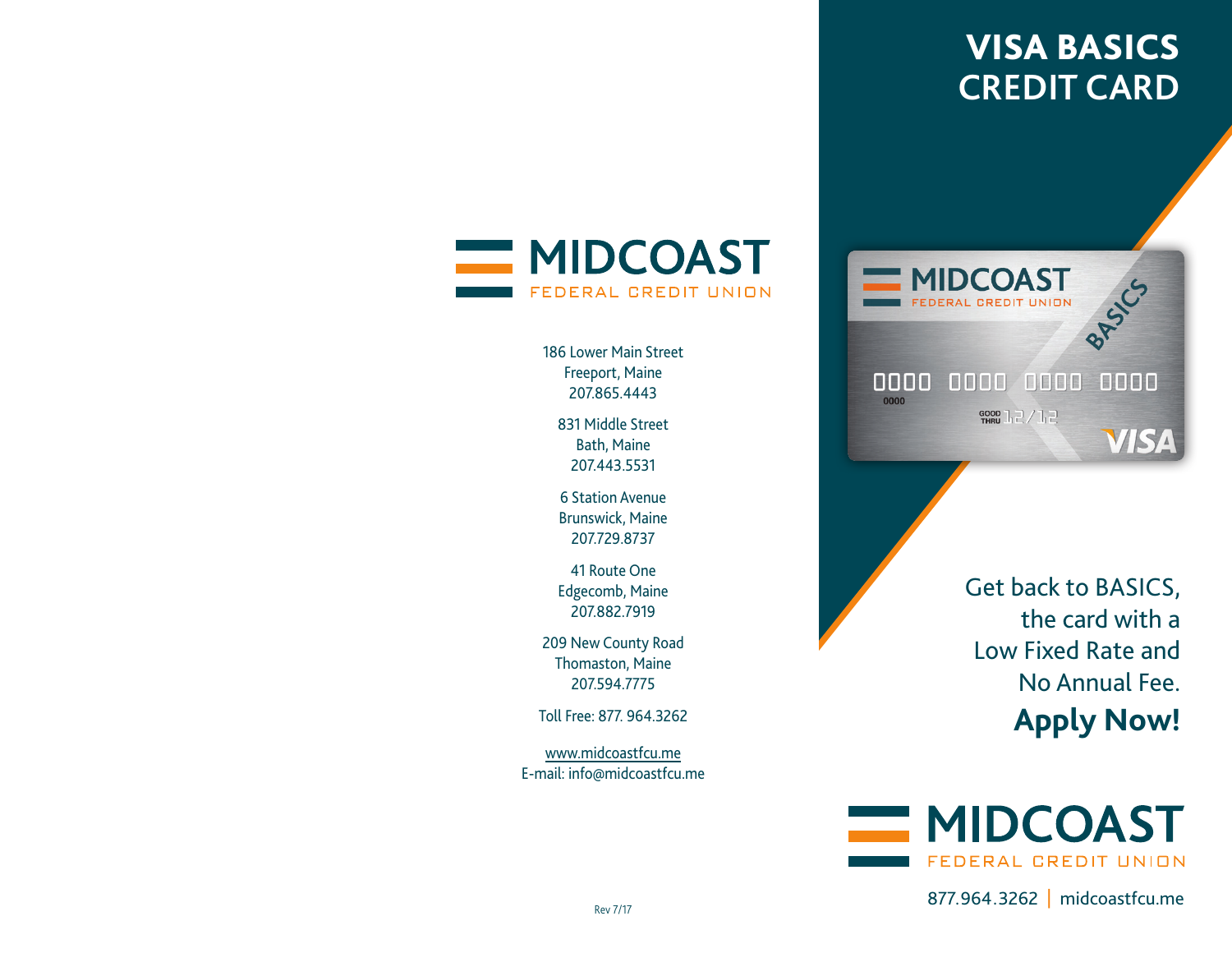## **Midcoast Federal Credit Union Visa BASICS Credit Card Agreement**

In this Agreement, the words *you* and *your* mean each and all of those who apply for the card, sign the application, or use the card. *Card* means a Visa® credit card and any duplicates and renewals we issue. *Account* means the Visa Credit Card Line of Credit with us. *We*, *us*, and *ours* mean this Credit Union.

**1. Responsibility**. If we issue you a card, you agree to pay all debts and the FINANCE CHARGE arising from the use of the card and the card account. You are responsible for charges made by anyone else to whom you give the card, and this responsibility continues until the card is recovered. You cannot disclaim responsibility by notifying us, but we will close the account for new transactions if you so request and return all cards. Your obligation to pay the account balance continues even though an agreement, divorce decree, or other court judgment to which we are not a party may direct you or one of the other persons responsible to pay the account. If more than one person has applied for a card or signed the application, paragraph 16 below also applies to your account. You agree that you will not use or allow anyone else to use your card for any transaction that is illegal under applicable federal, state or local law.

**Notice:** You agree and attest that your name and address on your application is your legal name and place of residence, and such is the proper address for all notice(s) required by this agreement. You further understand that any changes in this address must be submitted to us in writing to be effective.

#### **Business/Commercial Members Are Prohibited From Engaging In Unlawful Internet Gambling – Unlawful Internet Gambling Enforcement Act Notice:**

Restricted transactions as defined in Federal Reserve Regulation GG are prohibited from being processed through this account or relationship. Restricted transactions generally include, but are not limited to, those in which credit, electronic fund transfers, checks, or drafts are knowingly accepted by gambling businesses in connection with the participation by others in illegal or unlawful Internet gambling.

**2. Lost Card Notification**. If you believe your credit card has been lost or stolen, you will immediately call the Credit Union at 207.443.5531 or 877.964.3262. After business hours please dial 1.800.991.4961.

**3. Liability for Unauthorized Use**. You will not be liable to the credit union for the unauthorized use of your card if the unauthorized use was not caused by your gross negligence or fraud. In any case other than fraud, your liability to the credit union will not exceed \$50.00 for other unauthorized use of your card that occurs prior to the time when you give notice of possible unauthorized use to the credit union at 186 Lower Main Street, Freeport, ME 04032, 207.443.5531 or 877.964.3262 and you will not be liable for unauthorized use that occurs after you notify the credit union of possible unauthorized use.

**4. Credit Line**. If we approve your application, we will establish a self-replenishing Line of Credit for you and notify you of its amount when we issue the card. You agree not to let the account balance exceed this approved Credit Line. Each payment you make on the account will restore your Credit Line by the amount of the payment which is applied to principal. You may request an increase in your Credit Line only by written application to us, which must be approved by our loan department. You may terminate this Agreement at any time, but termination by either of us does not affect your obligation to pay the account balance. The cards remain our property, and you must recover and surrender to us all cards upon our request and upon termination of this Agreement.

**5. Credit Information**. You authorize us to investigate your credit standing when opening, renewing, or reviewing your account, and you authorize us to disclose information regarding your account to credit bureaus and other creditors who inquire of us about your credit standing.

#### **6. Details About Your Monthly Payment**

- (a) **Monthly Statement**. We will mail you a statement every month showing your Previous Balance of purchases and cash advances, the current transactions on your account, the remaining credit available under your Credit Line, the New Balance of purchases and cash advances, the Total New Balance, the finance charge due to date, and the Minimum Payment Required.
- (b) **Minimum Payment**. Every month you must pay at least the Minimum Payment within 25 days of your statement closing date. By separate agreement you may authorize us to charge the minimum payment automatically to your share or share draft account with us. You may, of course, pay more frequently, pay more than the minimum payment, or pay the Total New Balance in full, and you will reduce the finance charge by doing so. The Minimum Payment will be any portion of the Minimum Payments shown on prior statements which remain unpaid plus either (a) 2% of your Total New Balance or \$15.00, whichever is greater, or (b) your Total New Balance if it is less than \$15.00. In addition, at any time your Total New Balance exceeds your Credit Line, you must immediately pay the excess upon our demand.
- (c) **Payments made to your account will be applied in the following order**: Fees and Finance Charges; Previously Billed Purchases; Cash Advances; New Purchases. We may accept checks marked "payment in full" or words of similar effect without losing any of our rights to collect the full balance of your account with us. Any amount received in

excess of the minimum monthly payment will be applied from the highest APR balance to the lowest balance.

- (d) All payments received will be posted by 5:00 p.m. Monday through Friday. Payments received after 4:30 p.m. and on a Saturday, Sunday, or a holiday will be postdated to the day payment was made.
- (e) Minimum Payment Warning: Making only the minimum payment will increase the amount of interest you pay and the time it takes to repay your balance. For an estimate of the time it would take to repay your actual balance making only minimum payments, call 207.443.5531 or 877.964.3262.

#### **7. Finance Charges**

- (a) **When Finance Charge Begins**. A finance charge will be imposed on cash advances from the date made or from the first day of the billing cycle in which the cash advance is posted to your account, whichever is later, and will continue to accrue until the date of payment. A finance charge will be imposed on purchases and balance transfers only if you elect not to pay the entire new balance of purchases and balance transfers shown on your monthly statement within 25 days from the closing date of that statement. If you elect not to pay the entire new balance of purchases and balance transfers shown on your monthly statement within that 25 day period, a finance charge will be imposed on the unpaid average daily balance of those purchases and balance transfers from the statement closing date (but not on purchases and balance transfers posted during the current billing period) and will continue to accrue until the closing date of the billing cycle preceding the date on which the entire new balance of purchases and balance transfers is paid in full or until the date of payment if more than 25 days from the closing date.
- (b) **Figuring the Finance Charge**. The FINANCE CHARGE (interest) is determined by your credit score when your account is opened and is calculated at the periodic rate of 0.9992% per month, which is an ANNUAL PERCENTAGE RATE of 11.99%, 0.10825% per month, which is an ANNUAL PERCENTAGE RATE of 12.99%, 1.4158% per month, which is an ANNUAL PERCENTAGE RATE of 16.99% or 1.4992% per month, which is an ANNUAL PERCENTAGE RATE of 17.99%.
	- (i) **Cash Advances**. The finance charge on cash advances for a billing cycle is computed by applying the monthly periodic rate to the average daily balance, which is determined by dividing the sum of the daily balances during the billing cycle by the number of days in the cycle. Each daily balance is determined by adding to the previous balance for cash advances (the outstanding cash advance of your account at the beginning of the billing cycle) any new cash advances received and subtracting any payments as received or credits as posted to your account, but excluding any unpaid finance charges.
	- (ii) **Purchases and Balance Transfers**. The finance charge on purchases and balance transfers for a billing cycle is computed by applying the monthly periodic rate to the average daily balance of purchases, which is determined by dividing the sum of the daily balances of purchases during the billing cycle by the number of days in the cycle. Each daily balance of purchases is determined by subtracting from the outstanding unpaid balance of purchases at the beginning of the billing cycle any payments as received and credits as posted to your account, but excluding any unpaid finance charges.

**8. Charges and Fees**. The following other charges and fees will be added to your account, as applicable:

- (a) Annual fee NONE
- (b) Rushed card \$20.00
- (c) Late payment up to \$35.00 or minimum payment due, whichever is less
- (d) Draft copies \$20.00
- (e) Card replacement \$8.00
- (f) Statement copies \$5.00
- (g) Returned check fee up to \$35.00, or minimum payment due, whichever is less (h) Cash Advance fee 3% of advance

**9. Default**. You will be in default if you fail to make any Minimum Payment within 25 days after your monthly statement closing date. You will also be in default if your ability to repay is materially reduced by a change in your employment, an increase in your obligations, bankruptcy or insolvency proceedings involving you, your death, or your failure to abide by this Agreement. We have the right to demand immediate payment of your full account balance if you default, subject to our giving you any notice required by law. The Credit Union will exercise the right to suspend all Credit Union services until any such default has been resolved.

**10. Using the Card**. To make a purchase or cash advance, there are two alternative procedures to be followed. One is for you to present the card to a participating Visa Credit Card plan merchant, to us, or to another financial institution, and sign the sales or cash advance draft which is imprinted with your card. The other is to complete the transaction by using your Personal Identification Number (PIN) in conjunction with the card in an Automated Teller Machine or other type of electronic terminal that provides access to the Visa Credit Card system. Individual Terminal limitations may apply. The monthly statement will identify the merchant, electronic terminal, or financial institution at which transactions were made, but sales, cash advance, credit, or other slips cannot be returned with the statement. You will retain the copy of such slips furnished at the time of the transaction in order to verify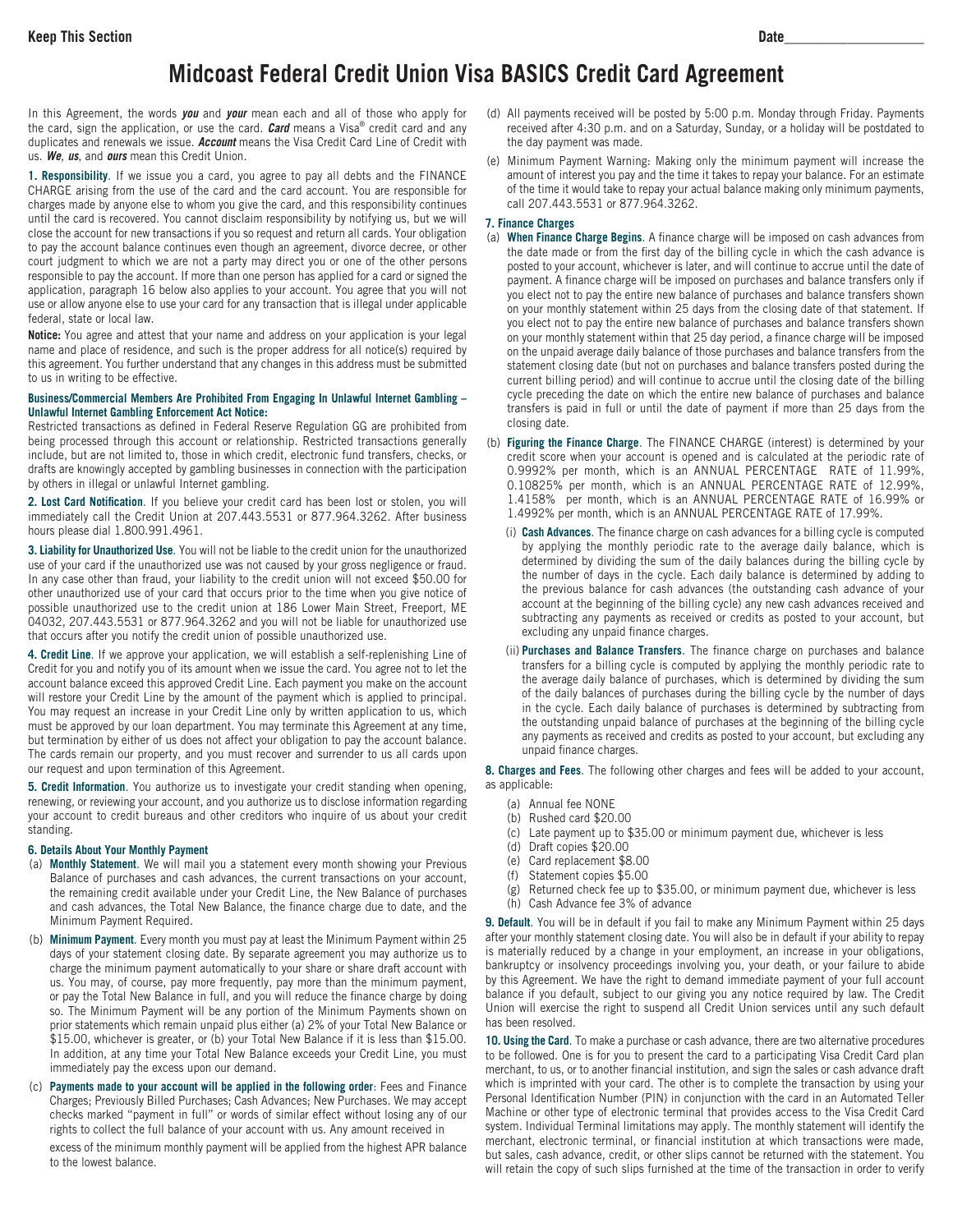the monthly statement. The Credit Union may make a reasonable charge for photocopies of slips you request.

**11. Cash Advance Limit**. Only a portion of your credit limit is available for Cash Advances. Total outstanding cash advances are limited to 50% of your Credit Line and that portion may vary. Although you may have credit available under your account, we may be unable to authorize a cash advance.

**12. Returns and Adjustments**. Merchants and others who honor the Card may give credit for returns or adjustments, and they will do so by sending us a credit slip which we will post to your account. If your credits and payments exceed what you owe us, we will hold and apply this credit balance against future purchases and cash advances, or, if it is \$1 or more, refund it on your written request or automatically after six months.

**13. Foreign Transactions**. Purchases and cash advances made in foreign countries and foreign currencies will be billed to you in U.S. dollars.

A 1% International Transaction Fee will be assessed on all transactions where the merchant country differs from the country of the card issuer. The converted transaction amount will be shown separately from the International Transaction Fee on your account statement. This fee will be assessed on all international purchases, credit vouchers, and cash disbursements.

Visa charges 0.8% for international transactions that do not involve currency conversions.

The exchange rate for transactions in a foreign currency will be a rate selected by Visa from the range of rates available in wholesale currency markets for the applicable central processing date; this rate may vary from the rate Visa itself receives, or the government mandated rate in effect for the applicable central processing date plus the 1% International Transaction Fee.

**Visa assessed surcharge/access fee for ATM or manual cash disbursement transactions initiated** 

**outside of the U.S. region:** Visa assesses a cash disbursement fee of 0.15% + U.S. \$0.50 on international ATM transactions where a surcharge fee has been assessed. The 0.15% applies to the amount of cash disbursed and not the surcharge fee. In other words, if \$200 is disbursed and a \$3.00 surcharge fee is applied, the 0.15% will be based on the \$200.

#### **ATM Cash Disbursement Transactions outside the U.S. region without an Access/Surcharge Fee**

**Assessed:** If a surcharge fee is not assessed on a qualified Visa and Plus ATM international and regional cash disbursement transaction, the ATM cash disbursement fee will be assessed based on the location of the acquirer as follows: Asian Pacific, 0.52% + US \$0.65; Canada, US \$1.25; Central/Eastern Europe, Middle East, and Africa, 0.42% + US \$0.55; Europe, US \$1.50; Latin America and the Caribbean, 0.52% + US \$0.65.

**14. Security Interest**. You may be giving a security interest in a specific amount of your share or share draft account(s) with the Credit Union by signing a separate pledge of shares agreement. If you give a security interest to the Credit Union, you must maintain the amount of the security given in your account(s) at all times during which you have the right to use your card(s). Any security interest in a specific amount of your share or share draft account(s) with the Credit Union given to secure this agreement also secures all other loans and agreements between you and the Credit Union now existing or arising after the date of this agreement; and any security interest in any property, other than a dwelling or a non-purchase money security interest in households goods, given to secure other loans or agreements between you and the Credit Union, now existing or arising after the date of this agreement, also secures this agreement.

**15. Effect of Agreement**. This Agreement is the contract which applies to all transactions on your account even though the sales, cash advance, credit, or other slips you sign or receive may contain different terms. We may amend this Agreement from time to time by sending you the advance written notice required by law. Your use of the card thereafter will indicate your agreement to the amendments. To the extent the law permits, and we indicate in our notice, amendments will apply to your existing account balance as well as to future transactions.

**16. Joint Liability**. Each person who has signed the application or applied for a card will be individually and jointly responsible for paying all amounts owed under this Agreement. This means that the Credit Union can require any one of you individually to repay the entire amount owed under this Agreement. Each of you authorizes the other(s) to make purchases or cash advances individually. Any one of you may terminate the account and the termination will be effective as to all of you.

**17. Statements**. We are required to send you a periodic statement at least 21 days before the payment due date. If you do not receive your statement by the last day of the month, please call 207.443.5531 or 877.964.3262 for a copy of your most recent statement.

**18. Change to Terms**. With the exception of your card account being in default, as described in section 9, we are required to give you 45 day notice before any changes to the terms described in this disclosure that may not benefit you.

**19. Due Date**. Your Visa Credit Card due date will be on the same date each month.

**20. Copy Received**. You acknowledge receipt of a copy of this Agreement.

**21. Signatures**. By signing in the Signature area of the application form that accompanied this Agreement, you agree to the terms of this Agreement. You should retain this Agreement for your records.

#### **YOUR BILLING RIGHTS: KEEP THIS NOTICE FOR FUTURE USE**

This notice tells you about your rights and our responsibilities under the Fair Credit Billing Act.

#### **What To Do If You Find a Mistake on Your Statement**

- If you think there is an error on your statement, write to us at: Midcoast Federal Credit Union
- 186 Lower Main Street, Freeport ME 04032
- In your letter, give us the following information:
- *Account information:* Your name and account number.
- *Dollar amount:* The dollar amount of the suspected error.
- *Description of problem:* If you think there is an error on your bill, describe what you believe is wrong and why you believe it is a mistake.

You must contact us:

- Within 60 days after the error appeared on your statement.
- At least 3 business days before an automated payment is scheduled, if you want to stop payment on the amount you think is wrong.

You must notify us of any potential errors *in writing*. You may call us, but if you do we are not required to investigate any potential errors and you may have to pay the amount in question.

#### **What Will Happen After We Receive Your Letter**

#### **When we receive your letter, we must do two things:**

- 1. Within 30 days of receiving your letter, we must tell you that we received your letter. We will also tell you if we have already corrected the error.
- 2. Within 90 days of receiving your letter, we must either correct the error or explain to you why we believe the bill is correct.

#### **While we investigate whether or not there has been an error:**

- We cannot try to collect the amount in question, or report you as delinquent on that amount.
- The charge in question may remain on your statement, and we may continue to charge you interest on that amount.
- While you do not have to pay the amount in question, you are responsible for the remainder of your balance.
- We can apply any unpaid amount against your credit limit.

#### **After we finish our investigation, one of two things will happen:**

- *If we made a mistake:* You will not have to pay the amount in question or any interest or other fees related to that amount.
- *If we do not believe there was a mistake:* You will have to pay the amount in question, along with applicable interest and fees. We will send you a statement of the amount you owe and the date payment is due. We may then report you as delinquent if you do not pay the amount we think you owe.

If you receive our explanation but still believe your bill is wrong, you must write to us within 10 days telling us that you still refuse to pay. If you do so, we cannot report you as delinquent without also reporting that you are questioning your bill. We must tell you the name of anyone to whom we reported you as delinquent, and we must let those organizations know when the matter has been settled between us.

If we do not follow all of the rules above, you do not have to pay the first \$50 of the amount you question even if your bill is correct.

#### **Your Rights If You Are Dissatisfied With Your Credit Card Purchases**

If you are dissatisfied with the goods or services that you have purchased with your credit card, and you have tried in good faith to correct the problem with the merchant, you may have the right not to pay the remaining amount due on the purchase.

- To use this right, all of the following must be true:
- 1.The purchase must have been made in your home state or within 100 miles of your current mailing address, and the purchase price must have been more than \$50. (Note: Neither of these are necessary if your purchase was based on an advertisement we mailed to you, or if we own the company that sold you the goods or services.)
- 2.You must have used your credit card for the purchase. Purchases made with cash advances from an ATM or with a check that accesses your credit card account do not qualify.

3.You must not yet have fully paid for the purchase.

If all of the criteria above are met and you are still dissatisfied with the purchase, contact us in writing at:

Midcoast Federal Credit Union

186 Lower Main Street, Freeport ME 04032

While we investigate, the same rules apply to the disputed amount as discussed above. After we finish our investigation, we will tell you our decision. At that point, if we think you owe an amount and you do not pay, we may report you as delinquent.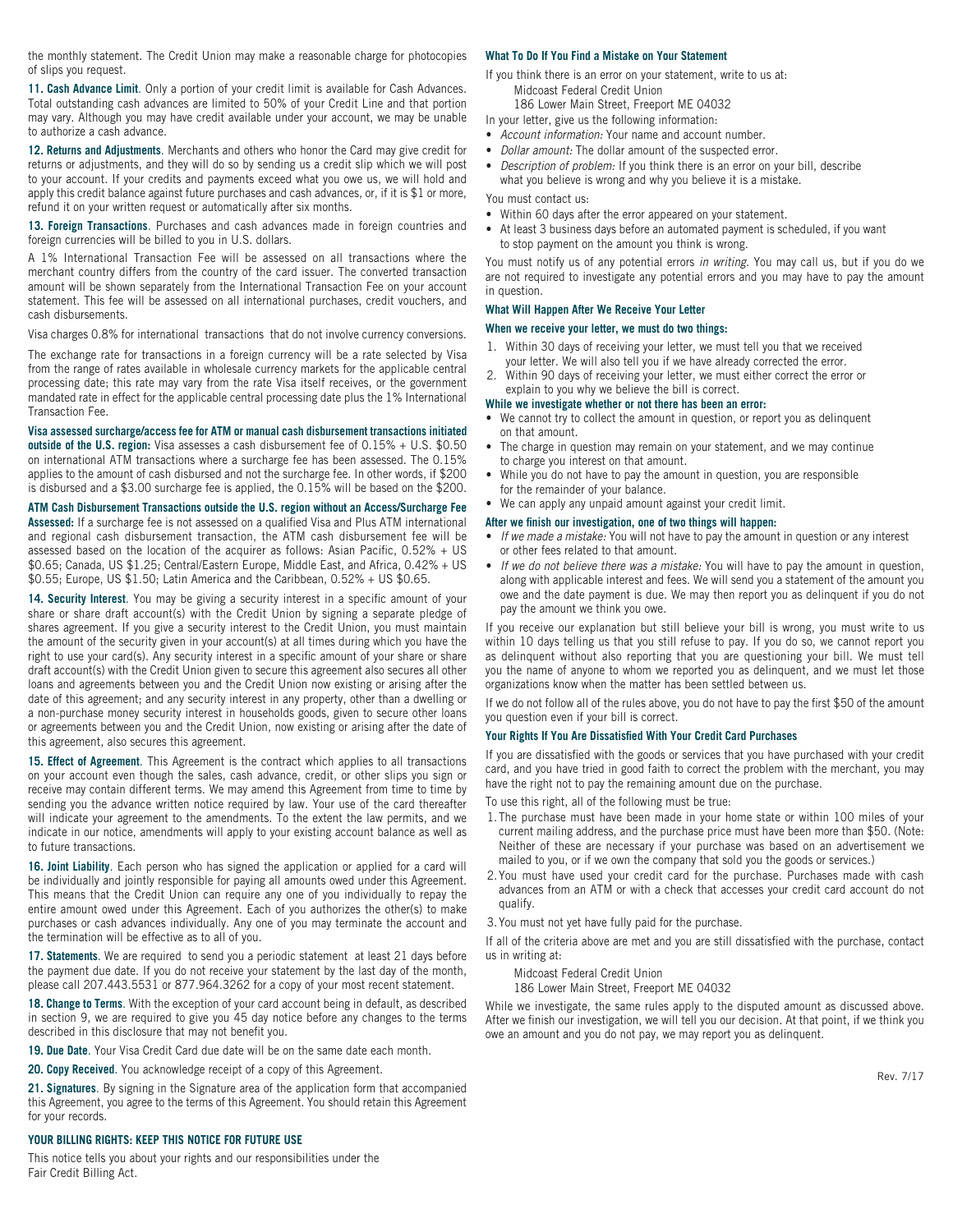### **Visa BASICS Credit Card Application**

**A table that describes APRs and other required cost disclosures for credit card applications is included with this application**

Check the appropriate box below to indicate the type of credit for which you are applying.

**□ Individual credit**. Complete Applicant section. Complete other income section as follows:<br>Information about the party making payments only if you are relying on alimony, spousal<br>support, child support, or maintenance a

❑ **Joint credit**. Provide information about both of you by completing Applicant and Co-Applicant sections.

**\_\_\_\_\_\_\_\_\_\_\_\_\_\_\_\_\_\_\_\_\_\_\_\_\_\_\_\_\_\_\_\_\_\_\_\_\_\_\_\_\_\_\_\_\_\_\_\_\_**

**Credit limit requested: \$\_\_\_\_\_\_\_\_\_\_\_\_\_\_\_\_\_\_\_\_\_\_\_\_\_\_\_\_\_ Number of cards desired?** ❑ **1** ❑ **2**

| <b>APPLICANT Name</b>                                                                 |                                     |  |                                |         |              | Date of Birth                                                                                                                                                                                                                                                                                                                                                                                                                                                                                                                                                                                                                                                                                                                                                                                                                                                     |                                   |                                                                  |                                   | Mother's Maiden Name                                                                |                                                                                           |                                 |                      |                         |                     |                        |
|---------------------------------------------------------------------------------------|-------------------------------------|--|--------------------------------|---------|--------------|-------------------------------------------------------------------------------------------------------------------------------------------------------------------------------------------------------------------------------------------------------------------------------------------------------------------------------------------------------------------------------------------------------------------------------------------------------------------------------------------------------------------------------------------------------------------------------------------------------------------------------------------------------------------------------------------------------------------------------------------------------------------------------------------------------------------------------------------------------------------|-----------------------------------|------------------------------------------------------------------|-----------------------------------|-------------------------------------------------------------------------------------|-------------------------------------------------------------------------------------------|---------------------------------|----------------------|-------------------------|---------------------|------------------------|
| Street                                                                                |                                     |  |                                |         |              | Social Security Number                                                                                                                                                                                                                                                                                                                                                                                                                                                                                                                                                                                                                                                                                                                                                                                                                                            |                                   |                                                                  |                                   | Driver's License Number and State                                                   |                                                                                           |                                 |                      |                         |                     |                        |
| City, State, Zip                                                                      |                                     |  |                                |         |              |                                                                                                                                                                                                                                                                                                                                                                                                                                                                                                                                                                                                                                                                                                                                                                                                                                                                   | Home Phone                        |                                                                  |                                   | Number of Dependents                                                                |                                                                                           |                                 | Ages                 |                         |                     |                        |
| Annual Income \$<br>(Verification of Income<br>is Required)                           | Other Income \$<br>Source of Income |  |                                |         |              |                                                                                                                                                                                                                                                                                                                                                                                                                                                                                                                                                                                                                                                                                                                                                                                                                                                                   |                                   | Cell Phone                                                       |                                   |                                                                                     | Are you self employed?<br>(Verification of Income<br>$\Box$ Yes $\Box$ No<br>is Required) |                                 |                      |                         |                     |                        |
| <b>Current Employer</b>                                                               |                                     |  |                                |         |              | <b>Business Phone</b>                                                                                                                                                                                                                                                                                                                                                                                                                                                                                                                                                                                                                                                                                                                                                                                                                                             |                                   |                                                                  | Position                          |                                                                                     |                                                                                           |                                 |                      |                         |                     |                        |
| <b>Business Address</b>                                                               |                                     |  |                                |         |              |                                                                                                                                                                                                                                                                                                                                                                                                                                                                                                                                                                                                                                                                                                                                                                                                                                                                   |                                   | Start Date                                                       |                                   |                                                                                     |                                                                                           |                                 |                      |                         |                     |                        |
| Previous Employer                                                                     |                                     |  |                                |         |              | Previous Business Address                                                                                                                                                                                                                                                                                                                                                                                                                                                                                                                                                                                                                                                                                                                                                                                                                                         |                                   |                                                                  |                                   |                                                                                     |                                                                                           | Position                        |                      |                         | Start Date/End Date |                        |
| <b>CO-APPLICANT Name</b>                                                              |                                     |  |                                |         |              |                                                                                                                                                                                                                                                                                                                                                                                                                                                                                                                                                                                                                                                                                                                                                                                                                                                                   |                                   | Date of Birth                                                    |                                   |                                                                                     |                                                                                           |                                 | Mother's Maiden Name |                         |                     |                        |
| Street                                                                                |                                     |  |                                |         |              | Social Security Number                                                                                                                                                                                                                                                                                                                                                                                                                                                                                                                                                                                                                                                                                                                                                                                                                                            |                                   |                                                                  | Driver's License Number and State |                                                                                     |                                                                                           |                                 |                      |                         |                     |                        |
| City, State, Zip                                                                      |                                     |  |                                |         |              | Home Phone                                                                                                                                                                                                                                                                                                                                                                                                                                                                                                                                                                                                                                                                                                                                                                                                                                                        |                                   |                                                                  | Number of Dependents              |                                                                                     |                                                                                           | Ages                            |                      |                         |                     |                        |
| Gross Annual Income \$<br>(Verification of Income<br>is Required)                     | Other Income \$                     |  |                                |         |              |                                                                                                                                                                                                                                                                                                                                                                                                                                                                                                                                                                                                                                                                                                                                                                                                                                                                   | Cell Phone                        |                                                                  |                                   | Are you self employed? $\Box$ Yes $\Box$ No (Verification of Income<br>is Required) |                                                                                           |                                 |                      |                         |                     |                        |
| <b>Current Employer</b>                                                               |                                     |  |                                |         |              |                                                                                                                                                                                                                                                                                                                                                                                                                                                                                                                                                                                                                                                                                                                                                                                                                                                                   |                                   | <b>Business Phone</b>                                            |                                   |                                                                                     | Position                                                                                  |                                 |                      |                         |                     |                        |
| <b>Business Address</b>                                                               |                                     |  |                                |         |              |                                                                                                                                                                                                                                                                                                                                                                                                                                                                                                                                                                                                                                                                                                                                                                                                                                                                   |                                   | Start Date                                                       |                                   |                                                                                     |                                                                                           |                                 |                      |                         |                     |                        |
| Previous Employer                                                                     |                                     |  | Previous Business Address      |         |              |                                                                                                                                                                                                                                                                                                                                                                                                                                                                                                                                                                                                                                                                                                                                                                                                                                                                   |                                   |                                                                  |                                   |                                                                                     | Position                                                                                  |                                 |                      | Start Date/End Date     |                     |                        |
| LIST ALL DEBTS. Attach other sheets if necessary.                                     |                                     |  |                                |         |              |                                                                                                                                                                                                                                                                                                                                                                                                                                                                                                                                                                                                                                                                                                                                                                                                                                                                   |                                   |                                                                  |                                   |                                                                                     |                                                                                           |                                 |                      |                         |                     |                        |
| Debts                                                                                 | Owed to                             |  |                                | Address |              |                                                                                                                                                                                                                                                                                                                                                                                                                                                                                                                                                                                                                                                                                                                                                                                                                                                                   |                                   |                                                                  | Account No.                       |                                                                                     | <b>Present Balance</b>                                                                    |                                 |                      | <b>Monthly Payments</b> |                     | <b>Amount Past Due</b> |
| Mortgage or Rent                                                                      |                                     |  |                                |         |              |                                                                                                                                                                                                                                                                                                                                                                                                                                                                                                                                                                                                                                                                                                                                                                                                                                                                   |                                   |                                                                  |                                   |                                                                                     |                                                                                           |                                 |                      |                         |                     |                        |
| Second Mortgage                                                                       |                                     |  |                                |         |              |                                                                                                                                                                                                                                                                                                                                                                                                                                                                                                                                                                                                                                                                                                                                                                                                                                                                   |                                   |                                                                  |                                   |                                                                                     |                                                                                           |                                 |                      |                         |                     |                        |
| Auto Loan                                                                             |                                     |  |                                |         |              |                                                                                                                                                                                                                                                                                                                                                                                                                                                                                                                                                                                                                                                                                                                                                                                                                                                                   |                                   |                                                                  |                                   |                                                                                     |                                                                                           |                                 |                      |                         |                     |                        |
| Credit Card                                                                           |                                     |  |                                |         |              |                                                                                                                                                                                                                                                                                                                                                                                                                                                                                                                                                                                                                                                                                                                                                                                                                                                                   |                                   |                                                                  |                                   |                                                                                     |                                                                                           |                                 |                      |                         |                     |                        |
| Credit Card                                                                           |                                     |  |                                |         |              |                                                                                                                                                                                                                                                                                                                                                                                                                                                                                                                                                                                                                                                                                                                                                                                                                                                                   |                                   |                                                                  |                                   |                                                                                     |                                                                                           |                                 |                      |                         |                     |                        |
| Child Support,<br>Alimony or<br>Maintenance                                           |                                     |  |                                |         |              |                                                                                                                                                                                                                                                                                                                                                                                                                                                                                                                                                                                                                                                                                                                                                                                                                                                                   |                                   |                                                                  |                                   |                                                                                     |                                                                                           |                                 |                      |                         |                     |                        |
| Other                                                                                 |                                     |  |                                |         |              |                                                                                                                                                                                                                                                                                                                                                                                                                                                                                                                                                                                                                                                                                                                                                                                                                                                                   |                                   |                                                                  |                                   |                                                                                     |                                                                                           |                                 |                      |                         |                     |                        |
| LIST ALL ASSETS. List all items you own free and clear on another sheet if necessary. |                                     |  |                                |         |              |                                                                                                                                                                                                                                                                                                                                                                                                                                                                                                                                                                                                                                                                                                                                                                                                                                                                   |                                   |                                                                  |                                   |                                                                                     |                                                                                           |                                 |                      |                         |                     |                        |
| Home □ Own □ Rent                                                                     | Years there                         |  | Estimated Market Value \$      |         |              | Auto License(s)                                                                                                                                                                                                                                                                                                                                                                                                                                                                                                                                                                                                                                                                                                                                                                                                                                                   |                                   | Make of Auto                                                     |                                   |                                                                                     |                                                                                           | Year<br>$\overline{\mathbf{2}}$ |                      | Make of Auto            |                     | Year                   |
| Other/Describe<br>Market Value \$                                                     |                                     |  | Other/Describe                 |         |              |                                                                                                                                                                                                                                                                                                                                                                                                                                                                                                                                                                                                                                                                                                                                                                                                                                                                   | Other/Describe<br>Market Value \$ |                                                                  |                                   |                                                                                     |                                                                                           |                                 |                      | Market Value \$         |                     |                        |
| Are you the comaker of any other loans? $\Box$ Yes $\Box$ No                          |                                     |  | How much?                      |         |              |                                                                                                                                                                                                                                                                                                                                                                                                                                                                                                                                                                                                                                                                                                                                                                                                                                                                   | For whom?                         |                                                                  |                                   |                                                                                     |                                                                                           |                                 |                      |                         |                     |                        |
| Have you ever filed for bankruptcy? □ Yes □ No                                        |                                     |  |                                |         |              | Are you a U.S. citizen? ■ Yes ■ No                                                                                                                                                                                                                                                                                                                                                                                                                                                                                                                                                                                                                                                                                                                                                                                                                                |                                   | Have you any legal proceedings against you? $\Box$ Yes $\Box$ No |                                   |                                                                                     |                                                                                           |                                 |                      |                         |                     |                        |
| <b>FINANCIAL REFERENCES</b>                                                           |                                     |  |                                |         |              |                                                                                                                                                                                                                                                                                                                                                                                                                                                                                                                                                                                                                                                                                                                                                                                                                                                                   |                                   |                                                                  |                                   |                                                                                     |                                                                                           |                                 |                      |                         |                     |                        |
| Share Draft or Checking Account Number / Amount                                       |                                     |  | Name and address of depository |         |              |                                                                                                                                                                                                                                                                                                                                                                                                                                                                                                                                                                                                                                                                                                                                                                                                                                                                   |                                   |                                                                  |                                   |                                                                                     | Phone                                                                                     |                                 |                      |                         |                     |                        |
| Savings Account Number / Amount                                                       |                                     |  | Name and address of depository |         |              |                                                                                                                                                                                                                                                                                                                                                                                                                                                                                                                                                                                                                                                                                                                                                                                                                                                                   |                                   | Phone                                                            |                                   |                                                                                     |                                                                                           |                                 |                      |                         |                     |                        |
| PERSONAL REFERENCES                                                                   |                                     |  |                                |         |              |                                                                                                                                                                                                                                                                                                                                                                                                                                                                                                                                                                                                                                                                                                                                                                                                                                                                   |                                   |                                                                  |                                   |                                                                                     |                                                                                           |                                 |                      |                         |                     |                        |
| Name and address of nearest relative not living with you                              |                                     |  |                                |         | Relationship |                                                                                                                                                                                                                                                                                                                                                                                                                                                                                                                                                                                                                                                                                                                                                                                                                                                                   |                                   | Phone                                                            |                                   |                                                                                     |                                                                                           |                                 |                      |                         |                     |                        |
| Name and address of a personal friend (not a relative)<br>Phone                       |                                     |  |                                |         |              |                                                                                                                                                                                                                                                                                                                                                                                                                                                                                                                                                                                                                                                                                                                                                                                                                                                                   |                                   |                                                                  |                                   |                                                                                     |                                                                                           |                                 |                      |                         |                     |                        |
| from which it received a credit report on you.                                        |                                     |  |                                |         |              | The Credit Union is relying on what you stated in this application, and you acknowledge that everything you have stated is true and correct and that you have provided a COMPLETE listing of all your debts and<br>obligations. You authorize the Credit Union to obtain credit reports in connection with this application for credit and for any update, increase, renewal, extension, or collection of the credit received. You<br>understand that the Credit Union will rely on the information in this application and your credit report to make its decision. If you request, the Credit Union will tell you the name and address of any credit bureau<br>By signing below, you acknowledge receipt of and agree to the terms of the Visa Credit Card Agreement that accompanied this application. Retain the Visa Credit Card Agreement for your records. |                                   |                                                                  |                                   |                                                                                     |                                                                                           |                                 |                      |                         |                     |                        |
| Applicant Signature<br>X                                                              |                                     |  | Date<br>χ                      |         |              | Co-Applicant Signature                                                                                                                                                                                                                                                                                                                                                                                                                                                                                                                                                                                                                                                                                                                                                                                                                                            |                                   |                                                                  | Date                              |                                                                                     |                                                                                           |                                 |                      |                         |                     |                        |
| <b>CREDIT UNION USE ONLY</b> Debt Ratio (Before)                                      |                                     |  | $\frac{9}{6}$                  | (After) |              | $\%$<br>Unsecured Debt Ratio                                                                                                                                                                                                                                                                                                                                                                                                                                                                                                                                                                                                                                                                                                                                                                                                                                      |                                   | $\frac{9}{6}$                                                    |                                   | $\Box$ Approved                                                                     | $\Box$ Rejected                                                                           |                                 | □ Counteroffer       |                         | Date                |                        |
| Credit Score                                                                          |                                     |  | Credit Score (Co-Applicant)    |         |              |                                                                                                                                                                                                                                                                                                                                                                                                                                                                                                                                                                                                                                                                                                                                                                                                                                                                   |                                   |                                                                  | Interest Rate                     |                                                                                     |                                                                                           | % Credit Limit \$               |                      |                         |                     |                        |
|                                                                                       |                                     |  |                                |         |              |                                                                                                                                                                                                                                                                                                                                                                                                                                                                                                                                                                                                                                                                                                                                                                                                                                                                   |                                   |                                                                  |                                   |                                                                                     |                                                                                           |                                 |                      |                         |                     |                        |

Conditions/Comments \_\_\_\_\_\_\_\_\_\_\_\_\_\_\_\_\_\_\_\_\_\_\_\_\_\_\_\_\_\_\_\_\_\_\_\_\_\_\_\_\_\_\_\_\_\_\_\_\_\_\_\_\_\_\_\_\_\_\_\_\_\_\_\_\_\_\_\_\_\_\_\_ Loan Officer \_\_\_\_\_\_\_\_\_\_\_\_\_\_\_\_\_\_\_\_\_\_\_\_\_\_\_\_\_\_\_\_\_\_\_\_\_\_\_\_\_\_\_\_\_\_\_\_\_\_\_\_\_\_\_\_\_\_\_\_\_\_\_\_\_\_\_\_\_\_\_\_\_\_\_\_\_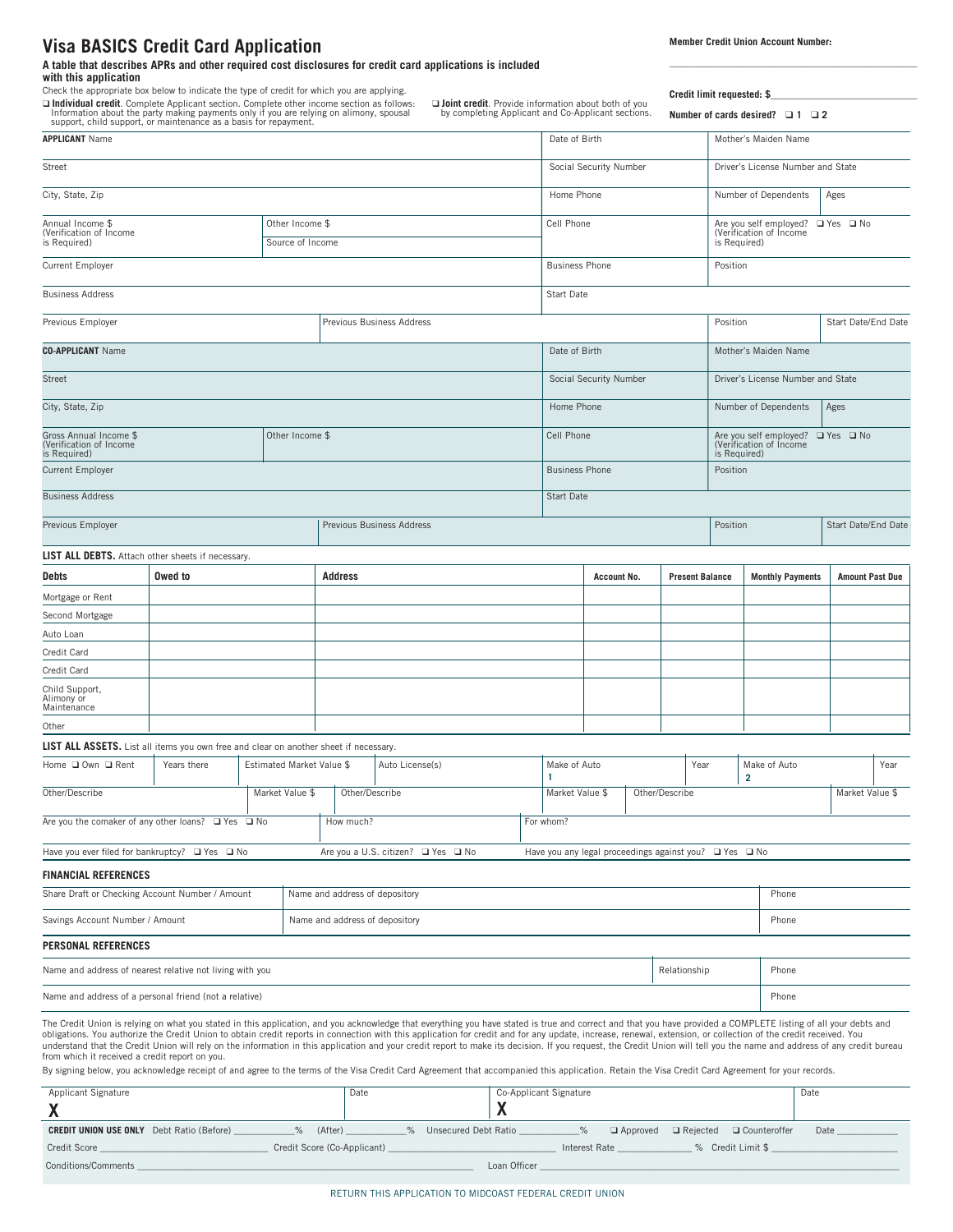# **Save Money with our NO FEE\* Balance Transfer**

\*Balance transfers are subject to the terms and conditions of the credit card agreement. Midcoast FCU does not charge a Balance Transfer Fee, however Foreign Transaction fees will apply when applicable. The annual percentage rate is fixed and can be as low as **11.99%** APR and no greater than **17.99%** APR, effective 07/13/2017. Your actual rate will be determined by credit qualifications and disclosed when the account is opened. Terms and conditions subject to change.

|                                         | <b>Balance Transfer Request</b> |
|-----------------------------------------|---------------------------------|
| Name of<br>Creditor:<br>Card<br>Number: | Payment<br>Address:             |
| Amount:                                 | Telephone<br>Number:            |

| Z.                                      | <b>Balance Transfer Request</b> |
|-----------------------------------------|---------------------------------|
| Name of<br>Creditor:<br>Card<br>Number: | Payment<br>Address:             |
| Amount:                                 | Telephone<br>Number:            |

|                      | <b>Balance Transfer Request</b> |  |  |  |
|----------------------|---------------------------------|--|--|--|
| Name of<br>Creditor: | Payment<br>Address:             |  |  |  |
| Card<br>Number:      |                                 |  |  |  |
| Amount:              | Telephone<br>Number:            |  |  |  |

| <b>YA</b>            | <b>Balance Transfer Request</b> |
|----------------------|---------------------------------|
| Name of<br>Creditor: | Payment<br>Address:             |
| Card<br>Number:      |                                 |
| Amount:              | <b>Telephone</b><br>Number:     |